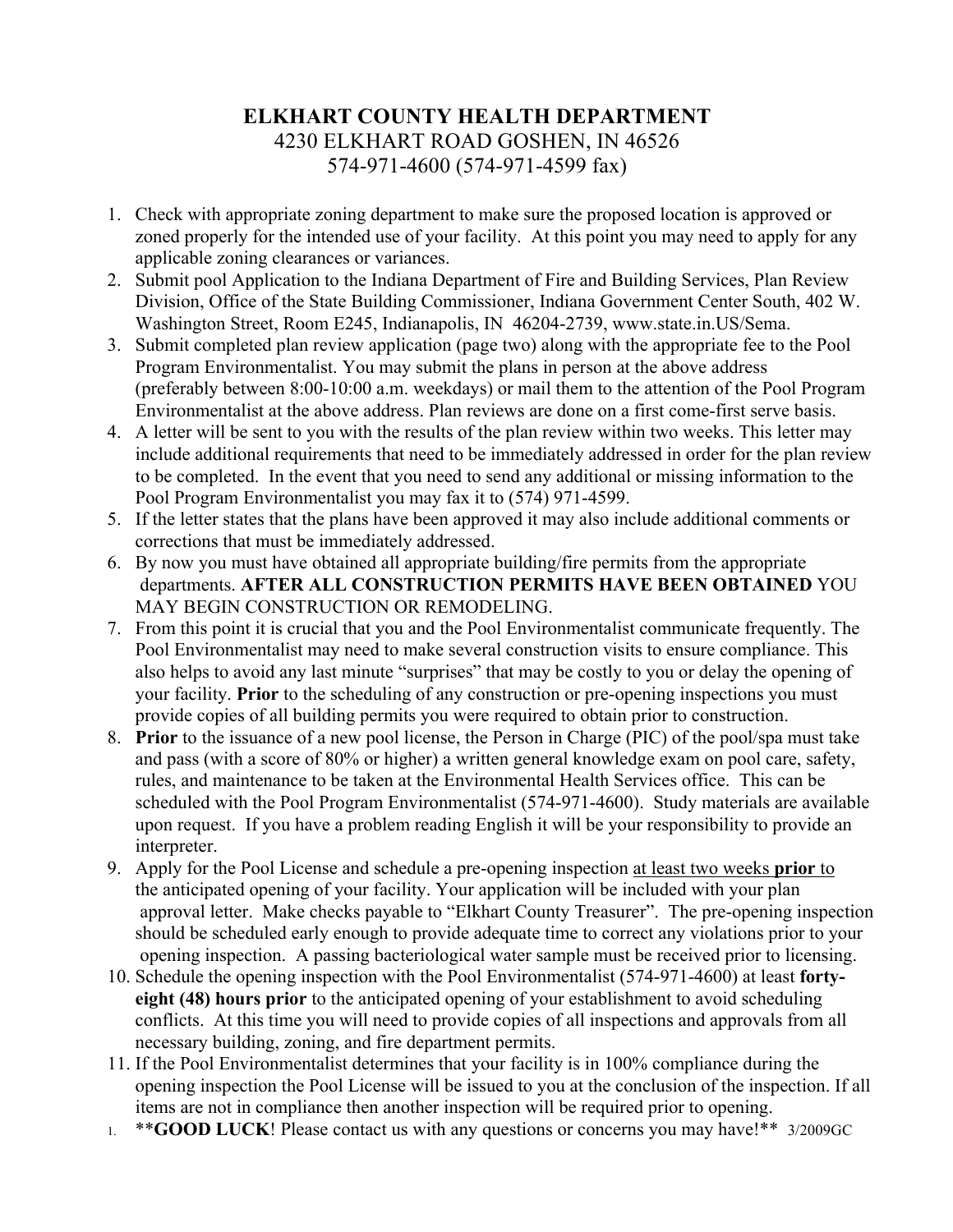## **ELKHART COUNTY HEALTH DEPARTMENT ENVIRONMENTAL HEALTH SERVICES DIVISION 4230 ELKHART ROAD, GOSHEN, IN 46526 PHONE: 971-4600, FAX: 971-4599 \*\*APPLICATION FOR COMMERCIAL SWIMMING POOL PLAN REVIEW\*\***

**\*\*Please complete all sections\*\***

| Name of Establishment                                                                                                                                                                                                                                                                                                                                                                                                                                                         |                                                                                                          |                                                                              |                        | new construction<br>remodel of existing |
|-------------------------------------------------------------------------------------------------------------------------------------------------------------------------------------------------------------------------------------------------------------------------------------------------------------------------------------------------------------------------------------------------------------------------------------------------------------------------------|----------------------------------------------------------------------------------------------------------|------------------------------------------------------------------------------|------------------------|-----------------------------------------|
|                                                                                                                                                                                                                                                                                                                                                                                                                                                                               |                                                                                                          |                                                                              |                        |                                         |
|                                                                                                                                                                                                                                                                                                                                                                                                                                                                               |                                                                                                          |                                                                              | Establishment Phone () |                                         |
|                                                                                                                                                                                                                                                                                                                                                                                                                                                                               |                                                                                                          |                                                                              |                        |                                         |
|                                                                                                                                                                                                                                                                                                                                                                                                                                                                               |                                                                                                          | Name of Owner                                                                |                        |                                         |
|                                                                                                                                                                                                                                                                                                                                                                                                                                                                               |                                                                                                          |                                                                              |                        |                                         |
| Please provide the following information:                                                                                                                                                                                                                                                                                                                                                                                                                                     |                                                                                                          |                                                                              |                        |                                         |
| 1. Projected start and completion dates for construction: thru                                                                                                                                                                                                                                                                                                                                                                                                                |                                                                                                          |                                                                              |                        |                                         |
| 2. Have you had prior experience in swimming pool operation? yes/no<br><u>examples</u> with the set of the set of the set of the set of the set of the set of the set of the set of the set of the set of the set of the set of the s<br>If yes, where and for how long?<br><u>Letting</u> the state of the state of the state of the state of the state of the state of the state of the state of the state of the state of the state of the state of the state of the state |                                                                                                          |                                                                              |                        |                                         |
| 3. Have you or any members of your staff completed any certified pool operator or pool safety courses?<br>Yes/No If yes, what type of training and how long ago?                                                                                                                                                                                                                                                                                                              |                                                                                                          |                                                                              |                        |                                         |
| 4. What type of operation (check all that apply):<br>Apartment Hotel Private Club Waterslide Wading Pool Therapy<br>Other (Explain)<br><u>Capacitan</u>                                                                                                                                                                                                                                                                                                                       | Pool Spa Indoor Outdoor School Municipal                                                                 |                                                                              |                        |                                         |
| 5.<br>Names of person/s you have contacted for approval:                                                                                                                                                                                                                                                                                                                                                                                                                      |                                                                                                          |                                                                              |                        |                                         |
| Zoning Department<br>Fire Department<br>Others:                                                                                                                                                                                                                                                                                                                                                                                                                               |                                                                                                          | Approved? Yes/no<br>Approved? Yes/no<br>Approved? Yes/no<br>Approved? Yes/no |                        |                                         |
| Fees:                                                                                                                                                                                                                                                                                                                                                                                                                                                                         | Plan review prior to start of construction:<br>Plan review after construction has been started: \$495.00 | \$165.00                                                                     |                        |                                         |

#### \*Please make all checks payable to **Elkhart County Treasurer**

Fees for religious, charitable or educational organizations are one-half the fees identified above for each category and must be accompanied by a completed application and a copy of your proof of state income tax exemption. \*\*\*Please note that a plan review must be completed for all new construction and remodels of public or semi-public swimming pools prior to the opening of any type of public or semi-public swimming pool.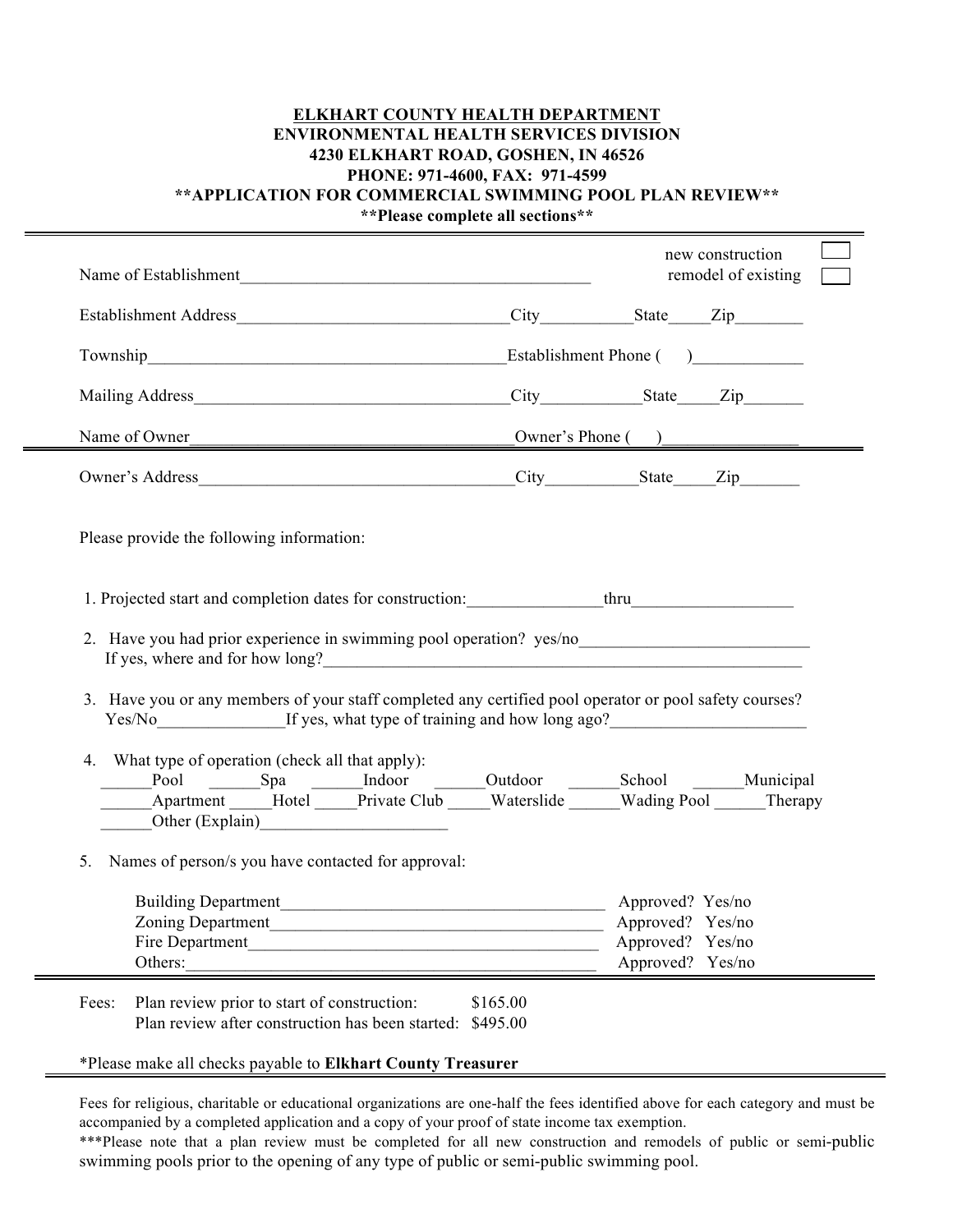## **PLAN REVIEW CHECKLIST**

This checklist is provided to you for YOUR use and benefit. When your are ready to submit your plans you can use this checklist to make sure you have included all necessary items on the plans you will be submitting to the Elkhart County Health Department. Once you have addressed an item on the checklist you can place a check on the line so you know you have included it. Now you are ready to begin the checklist.

### **CHECK WHEN COMPLETED:**

#### **WATER SUPPLY:**

- 1. If the facility will be on city water, you must contact the respective city engineering department for permit procedures. My contact person at the city is:
- 2. If the facility will be on well water, then a well log from a state certified well driller and a satisfactory bacterial water sample report from a certified laboratory must be received by this office **prior to opening**. Establishments on well water are required to register with the Indiana Department of Environmental Management at (800) 451-6027 or (317) 232-8603 for water sampling requirements.

 $\mathcal{L}_\mathcal{L}$  , the contract of the contract of the contract of the contract of the contract of the contract of the contract of the contract of the contract of the contract of the contract of the contract of the contract

#### **SEWAGE DISPOSAL**:

- 1. If the facility will be on city sewer, you must contact the respective city engineering department for permit procedures. My contact person at the city is:
- 2. If the facility will be utilizing an onsite sewage disposal system, it must meet all requirements of Indiana Department of Health Rule 410 IAC 6-10 and the Elkhart County Ordinance No. 91-799. The commercial onsite sewage disposal system must receive final approval **prior to opening.** Contact this office weekdays between 8:00-10:00 a.m. at (574)971-4600 for details on beginning the permitting process for new septic system construction. If an existing septic system is to be utilized, it must be inspected to assure compliance with the above mentioned rules and to make sure it is of sufficient capacity for the intended use. This can sometimes be a lengthy process, so we recommended you **begin as soon as possible.** \_\_\_\_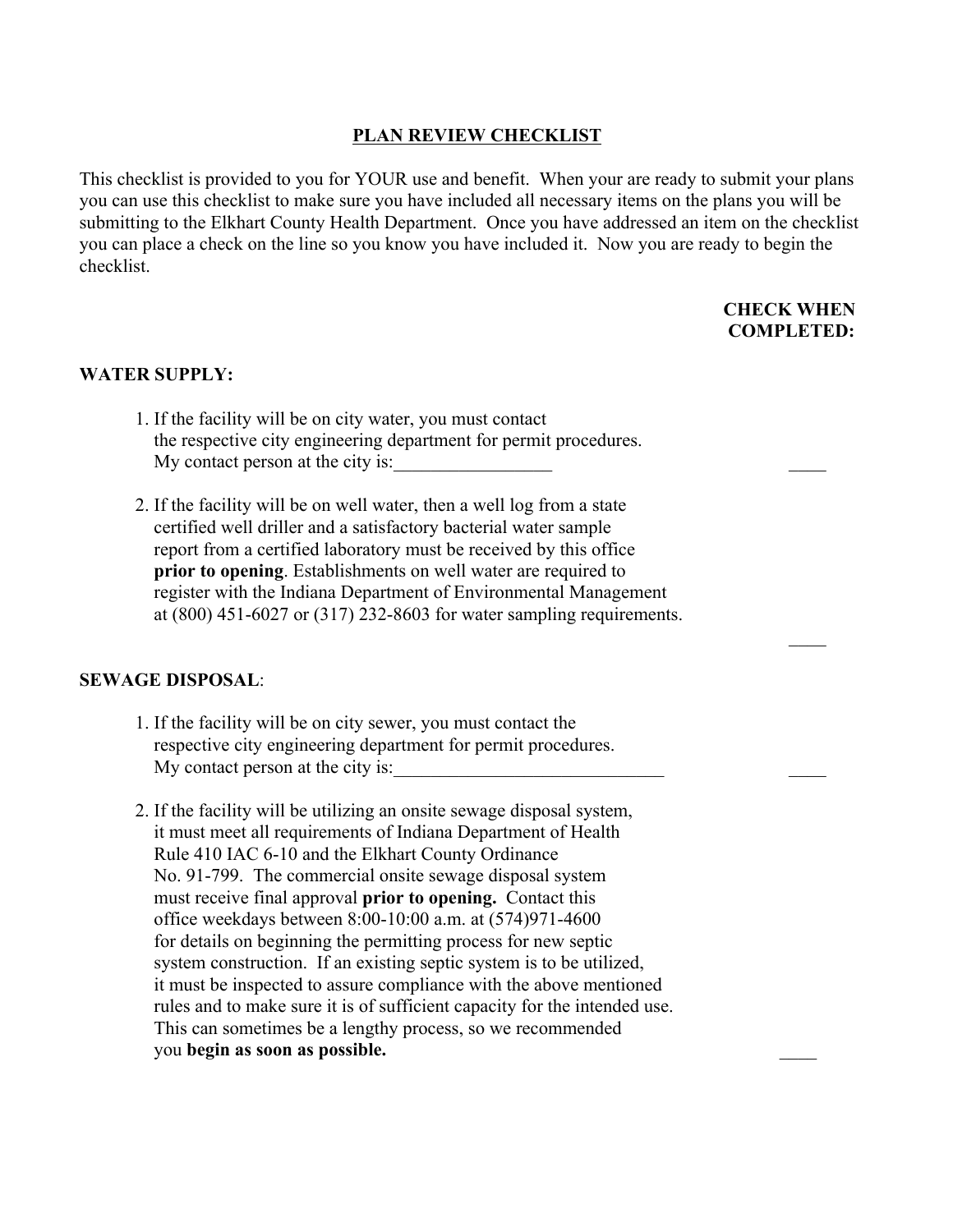## **Please indicate the following items on the plans:**

## **EQUIPMENT:**

# **CHECK WHEN**<br>**COMPLETED:**

| 1. Provide specifications sheets/model numbers for all equipment including:<br>A. Pumps<br><b>B.</b> Filters<br>C. Sanitizer Systems<br>D. Skimmers<br>E. Proper Water Quality Chemical Pool Test Kits<br>F. Miscellaneous Equipment<br>2. Please note that all equipment must meet NSF (National Sanitation<br>Foundation) construction standards for commercial use, and the<br>location shall be clearly indicated on the plans.<br><b>FINISH SCHEDULE FOR INTERIOR ROOM SURFACES:</b><br>Indicate on the plans the type of materials that will be used for the walls,<br>floors, and ceiling surfaces in all rooms. All surfaces must be light in<br>color, smooth, durable, non-absorbent, and easily cleanable. Grouting |  |
|--------------------------------------------------------------------------------------------------------------------------------------------------------------------------------------------------------------------------------------------------------------------------------------------------------------------------------------------------------------------------------------------------------------------------------------------------------------------------------------------------------------------------------------------------------------------------------------------------------------------------------------------------------------------------------------------------------------------------------|--|
| between any floor tiles must provide a smooth, continuous surface and<br>may not be tooled to create gaps or crevices which will make cleaning<br>difficult. Also, concave base coving must create a smooth juncture between<br>the floor and walls and must be provided throughout the establishment to<br>facilitate cleaning. Bullnose base coving is NOT acceptable.                                                                                                                                                                                                                                                                                                                                                       |  |
| LIGHTING/ELECTRIC:                                                                                                                                                                                                                                                                                                                                                                                                                                                                                                                                                                                                                                                                                                             |  |
| 1. Provide adequate protected lighting for all areas of the facility.<br>2. Provide electrical layout of the facility.                                                                                                                                                                                                                                                                                                                                                                                                                                                                                                                                                                                                         |  |
| <b>PLUMBING:</b>                                                                                                                                                                                                                                                                                                                                                                                                                                                                                                                                                                                                                                                                                                               |  |
| 1. All sinks and wash down must be provided with hot and cold running water.<br>Provide all plumbing layouts.<br>2. Show detail of backwash drainage and fill lines. An air gap of one inch is<br>required for each. A floor sink is suggested to receive backwash water.<br>3. Provide plumbing layout of the facility.                                                                                                                                                                                                                                                                                                                                                                                                       |  |

 **CHECK WHEN**